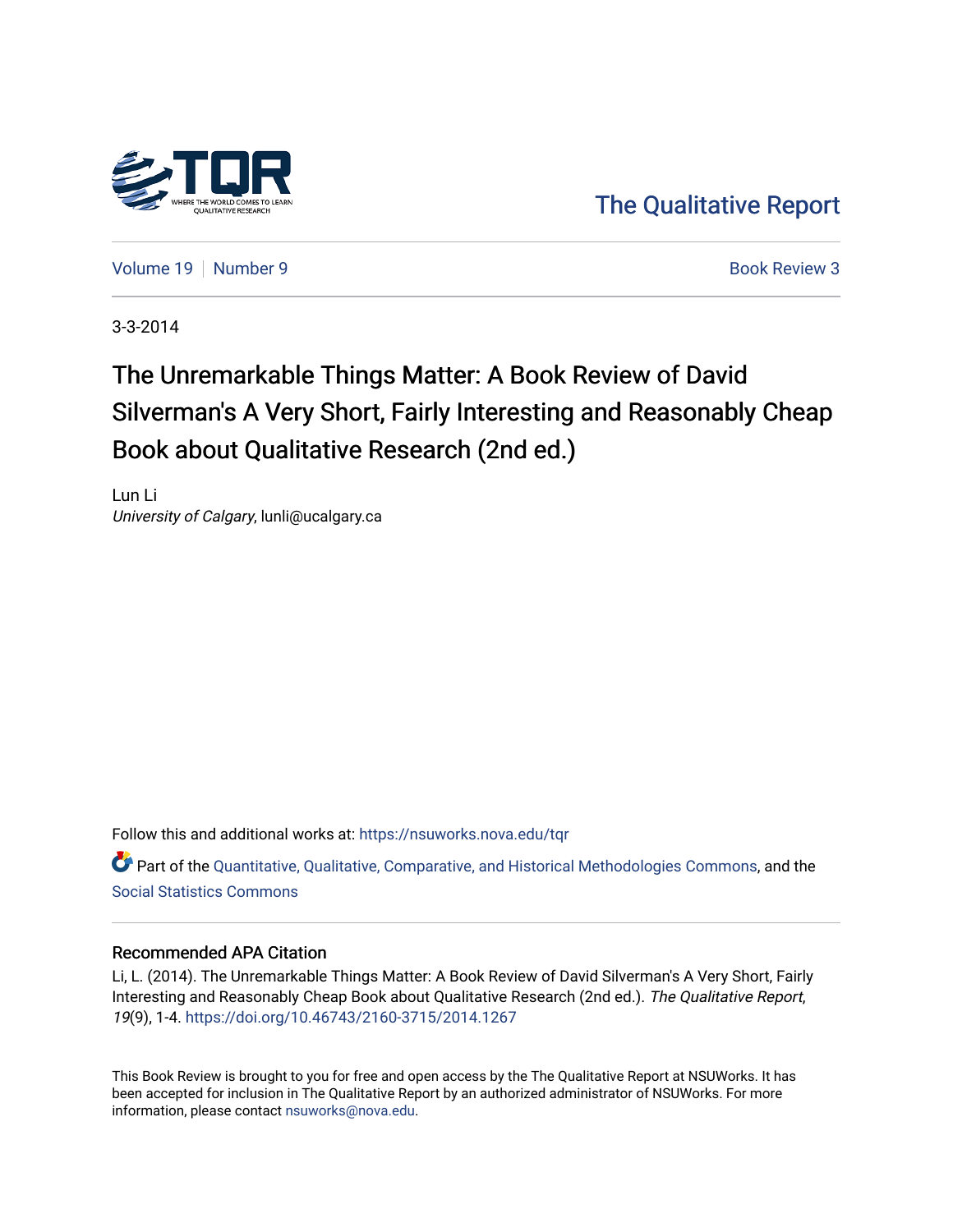

## The Unremarkable Things Matter: A Book Review of David Silverman's A Very Short, Fairly Interesting and Reasonably Cheap Book about Qualitative Research (2nd ed.)

## Abstract

In this review of the book, A Very Short, Fairly Interesting and Reasonably Cheap Book about Qualitative Research by David Silverman, I write from the perspectives following Silverman's arguments about "unremarkable things matter" in qualitative research. Based on his inspiring thoughts on modern qualitative research, I also express my reflective ideas as a doctoral student.

## Keywords

Qualitative Research, Data Collection and Analysis, Application

#### Creative Commons License



This work is licensed under a [Creative Commons Attribution-Noncommercial-Share Alike 4.0 License](https://creativecommons.org/licenses/by-nc-sa/4.0/).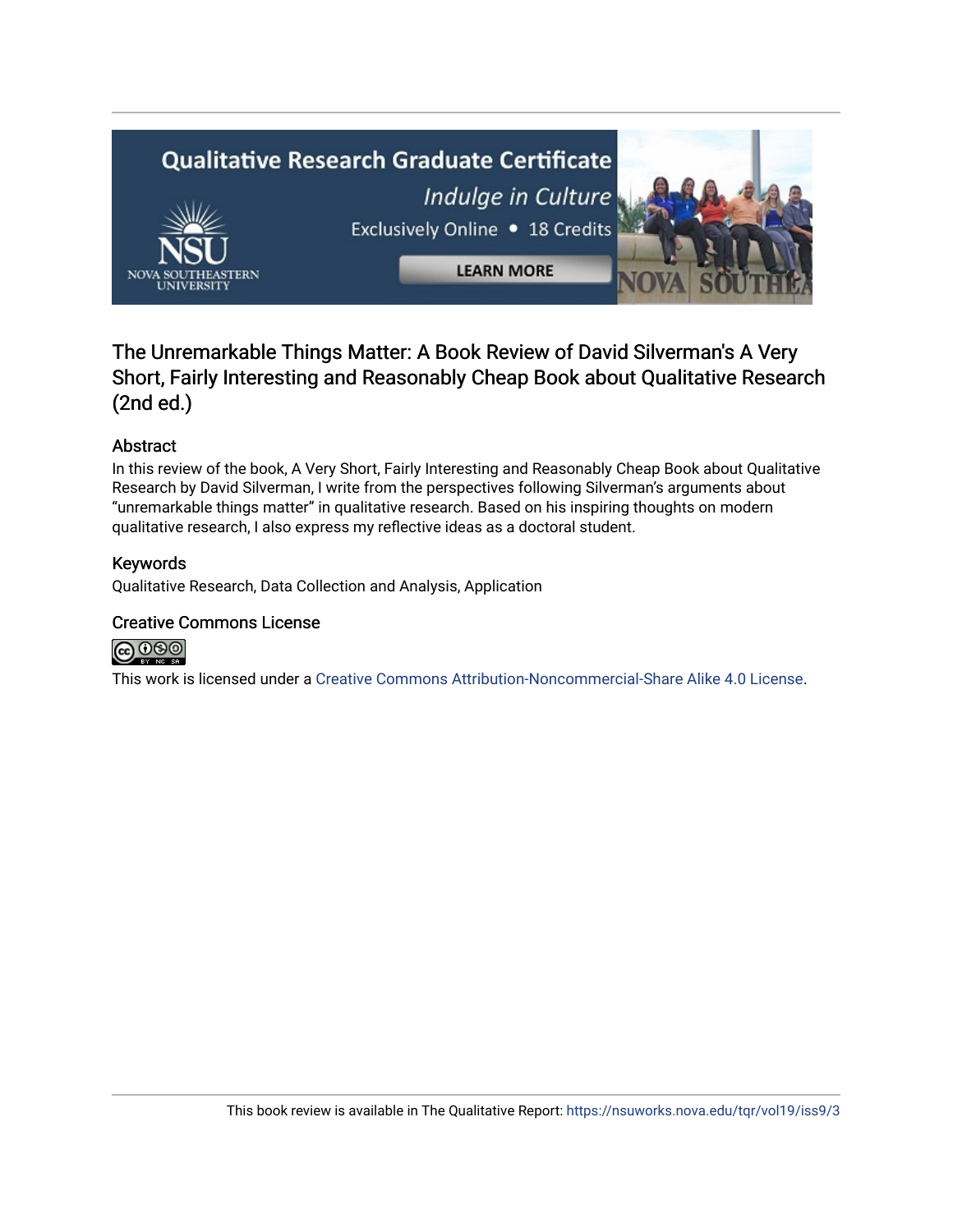

*The Qualitative Report* 2013 Volume 19, Review 6, 1-4 http://www.nova.edu/ssss/QR/QR19/li6.pdf

# **The Unremarkable Things Matter: A Book Review of David Silverman's** *A Very Short, Fairly Interesting and Reasonably Cheap Book about Qualitative Research* **(2nd ed.)**

Lun Li

University of Calgary, Alberta, Canada

*In this review of the book, A Very Short, Fairly Interesting and Reasonably Cheap Book about Qualitative Research by David Silverman, I write from the perspectives following Silverman's arguments about "unremarkable things matter" in qualitative research. Based on his inspiring thoughts on modern qualitative research, I also express my reflective ideas as a doctoral student. Keywords: Qualitative Research, Data Collection and Analysis, Application*

The author, David Silverman, an experienced sociologist and constructionist, has never hesitated to share his skepticism and criticism about contemporary qualitative research. This book, *A Very Short, Fairly Interesting and Reasonably Cheap Book about Qualitative Research* (Silverman, 2013a) is a good example and can be seen as a short but concentrated version of his previous textbooks, discussing similar arguments by being "intentionally opinionated and partial" (p. x). Throughout the book, Silverman implicitly expresses his opinion that in qualitative research, the things that seem unremarkable actually matter a lot. This idea permeates his arguments about the theoretical, methodological, and application issues in qualitative research, which are smoothly incorporated and well-documented in the first five chapters. Based on his ethnomethodology and conversation analysis expertise, as well as his extensive knowledge in literature and art, Silverman organizes the arguments and discussions in an informative and inspiring way.

Silverman opens Chapter 1, "Innumerable Inscrutable Habits: Why Unremarkable Things Matter," by reminding us about practices social science researchers could adopt to observe and understand our society and the phenomena within society. That is, he stresses that we identify the remarkable things in the mundane world, as well as locate the mundane elements (e.g., routine and similarity) in the remarkable settings and situations. Silverman further points out that it is (a) hard to question or penetrate insight into unremarkable and familiar objects and (b) easy to be intrigued by exiting events while ignoring the generality among these events. From my point of view, this is what makes researchers special in learning about and understanding our social, cultural, and economic world. Philosophers, ethnographers, and other researchers can be insiders and outsiders of a social phenomenon or event at the same time, and are able to reveal fundamental meanings without simply relying on predetermined assumptions and categories.

A difference and addition to his second edition, Silverman brings in his ideas about the Internet in Chapter 1. Realizing that in the 21st century the Internet has brought tremendous changes to people's social lives, Silverman includes considerable materials from the Internet (e.g., blogs and web news) in his discussions, and points out that Internet communication has made ethnographic study more complex. Indeed, with the flooding of all kinds of information of different events, it is harder for laypersons and researchers to tell the ordinary from extraordinary or unremarkable from remarkable, and to get the truths of our world.

In Chapter 2, "On Finding and Manufacturing Qualitative Data," the unremarkable thing is the "naturally occurring data," (p. 51) which current qualitative researchers tend to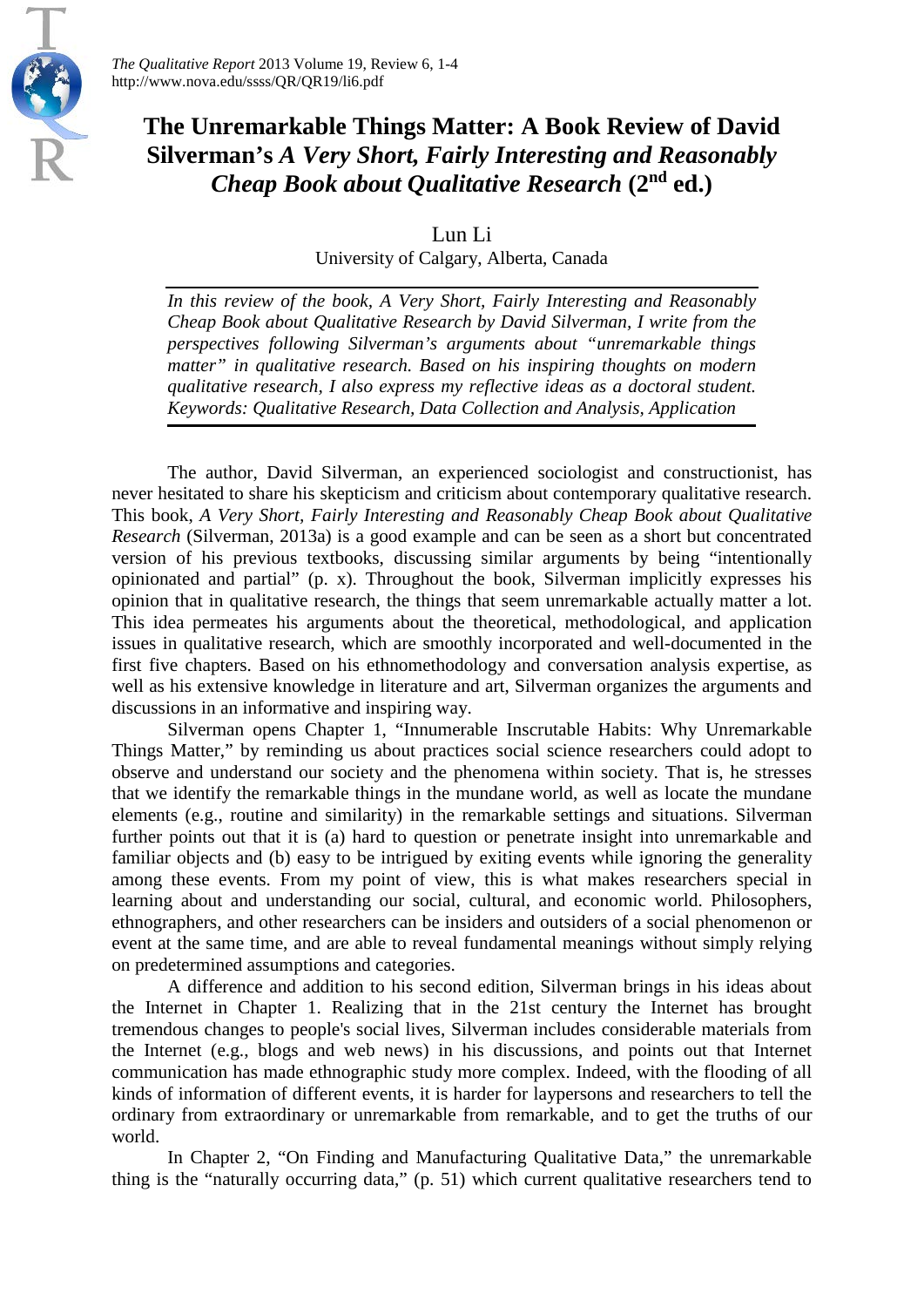overlook and underuse as a result of the tendency to rely heavily on interviews and focus groups as data sources(He names these sources "manufactured data"). However, Silverman points out that observable naturalistic data, such as people's behaviors and interactions in the research field, or the activities on the Internet, have higher capability and reliability than interview data to reveal the patterns of life experiences and inner ideas. Silverman even further suggests that qualitative researchers start a project by first looking at natural occurring data.

When following his argument about data collection, I find it easy to accept Silverman's emphasis on observing "natural occurring data" in qualitative research, due to his ethnographic background. However, it is hard for me to support his dismissive attitudes on in-depth interviews, which Silverman puts forth as a last resort in research projects. One reason is that in Chapter 2, after pointing out some drawbacks of interview data, Silverman fails to provide sufficient evidence to show why naturally occurring materials are special, and should have priority over interview data. What's more, as we all know, in-depth interviews mean a lot to qualitative researchers, especially those who favor oral history, storytelling, and narrative, within which interview is the major data collection method. Moreover, even in Silverman's own field, ethnography, interview is positioned as a major triangulation strategy, having the function of guaranteeing the validity of data sources.

The focus of Chapter 3, "Instances or Sequences," is data analysis. Influenced by the thoughts of Harvey Sacks, an American sociologist, and Conversation Analysis (CA), Silverman argues that nowadays qualitative researchers disregard how the meaning is constructed through the conversation between researchers and participants. Silverman points out that it is insufficient to simply use extracts from what research participants say to inform the analysis, and qualitative data should be analyzed as interactions to identify the meaning of studied phenomena and how it is constituted. In Silverman's opinion, this is also the strength of qualitative research, when compared to quantitative research. Then, Silverman, quite impressively, illustrates in several research projects, the capability and function of CA in locating "the interactional sequences ('how') in which participants' meanings ('what') are deployed" (p. 84).Therefore, the sequence of conversation should not be unremarkable and neglected by researchers, because it is of great value in revealing how meaning is constructed dynamically.

However, readers should be aware that this very strength of CA can also be a weak point, because CA is not a panacea or necessarily the best choice for analyzing data drawn from the topics related to people's experiences and feelings, or interactions at an organizational level. Therefore, if Silverman's point is to introduce Sacks and his CA, he has made it. However, if his purpose is trying to persuade qualitative researchers to adopt CA in their research, he might be on shaky ground.

In Chapter 4, "Applying Qualitative Research," Silverman places his focus on the applicability of qualitative research. As a matter of fact, in many societies, when regarding to the application of research in real life, the capability or function of qualitative research is ignored or underestimated. Being aware of this stereotyped view, Silverman introduces several high-quality ethnographic studies with practical implications to demonstrate that qualitative research can have a remarkable practical contribution to society, especially in the fields of organizational behavior and professional-client interactions. What's more, in order to promote the practical relevance, Silverman further makes two more useful suggestions on the presentation of qualitative research. One is that qualitative researchers might consider providing quantified information in their research to improve research validity, and the other is to form the research report according to the needs of potential and responsive audiences.

When reading this chapter, knowledge mobilization and dissemination come to my mind. As a social work doctoral student interested in health conditions of family caregivers,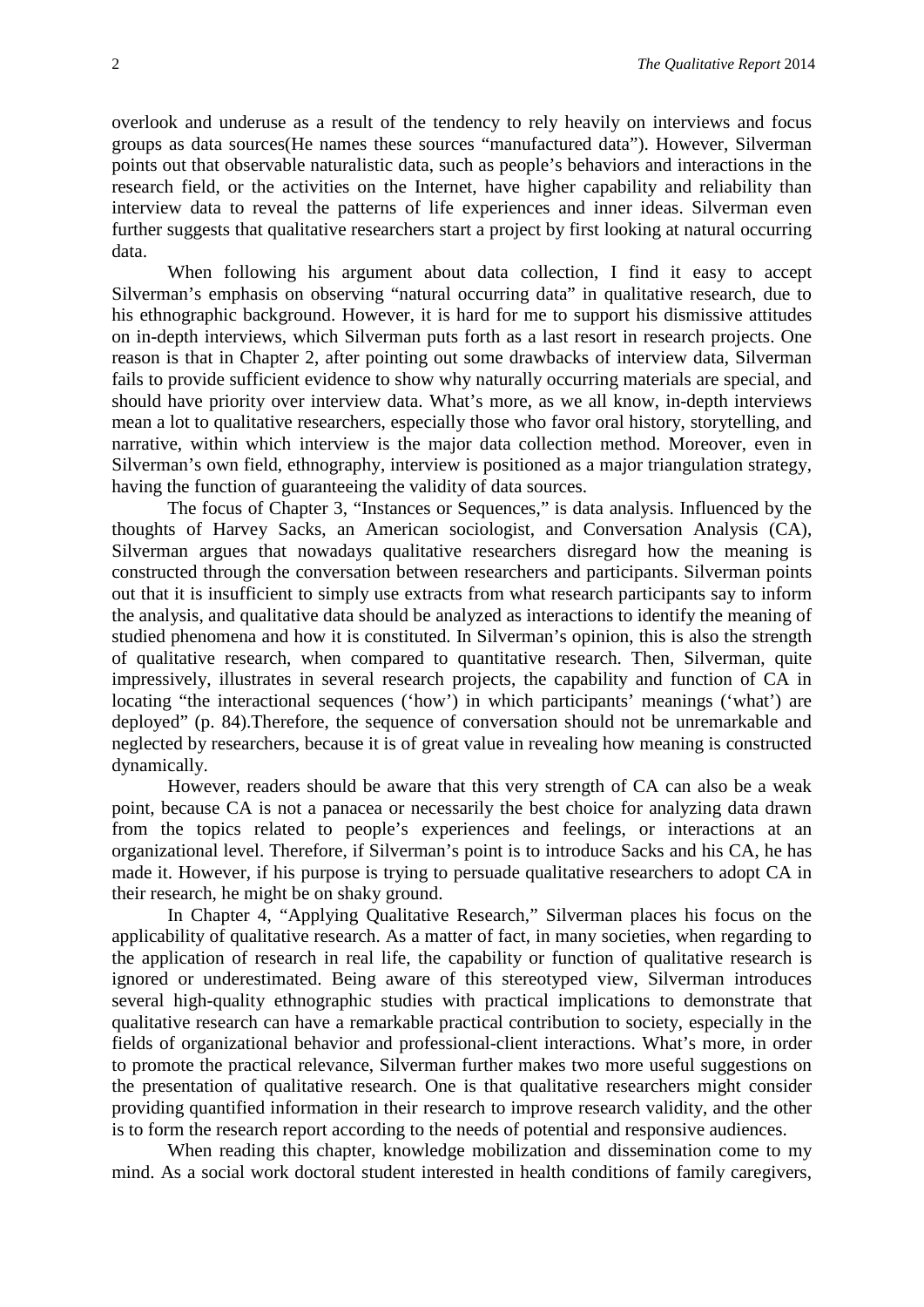the application of my research is always a concern for me. Silverman's statement further helps me to think about what my research findings can bring to the design and delivery of relevant programs or services to this particular group of people, and how my research can contribute to social work practice. What's more, as a student who usually favors quantitative methodology, I do appreciate Silverman's open-minded attitude toward quantitative methods. From his arguments, I further understand the importance of knowing both the strength and weakness of quantitative and qualitative research, and applying the appropriate one in different research projects.

My best reading experience occurred as I read Chapter 5, "The Aesthetics of Qualitative Research: On Bullshit and Tonsils," in which Silverman diagnoses contemporary qualitative research as under the influence of modern culture, and finds it is full of "bullshit." I really admire how Silverman puts himself in such a counter-cultural position, a location other researchers might avoid. In Chapter 1, Silverman summarized four contemporary cultural impulses that obstruct social researchers from understanding both the mundane and remarkable sides of our world. In Chapter 5, he delivers a critique of qualitative research from a more fundamental perspective.

The reason that Silverman critiques current qualitative research as "bullshit," is that researchers tend to devalue the issues that he proposes as the aesthetics of qualitative research. First of all, both researchers and students pay much more attention to the theory and jargon, but not how to report the study in plain and understandable terms. Secondly, the focus of current qualitative research seems to be on the "perceptions" or the "point of view" of the participants, rather than on the "facts" or the origins of these viewpoints. The third is that following the culture of the postmodern movement, qualitative researchers are at risk of abandoning the standards of methods and scientific accuracy, favoring instead "lived experience" and "artistic performance," such as poetry and drama. Furthermore, Silverman constructs an anti-bullshit and worthy portrait of future qualitative research, which is to form research ideas with a minimum of conceptual tools, to carry out the research with precise reasoning, and to accurately and comprehensively present the research findings in plain and clear language creating an aesthetically pleasing form.

Silverman follows his own advice. This whole book is written in an easily understandable manner, with little jargon or professional terminology. Furthermore, Silverman's writing style also makes such a study of methodological issues quite accessible. He adopts various examples from academic accounts, literature, drama, photography, and the Internet to support his arguments. These vivid examples make the philosophical and methodological discussions much more accessible to students and those new to qualitative research.

This book could be of great interest to a large audience of scholars and students, policy makers, and practitioners. Silverman's reflective thoughts and enlightening arguments about the trends of contemporary qualitative research, as well as his clear value of the seemingly unremarkable issues, surely will inspire more people to think about constructing inquiry with these markers in mind. As a matter of fact, I am one of the inspired! After reading Silverman's book, I assess my proposed research ideas to his in both my qualitative and quantitative projects. Primarily, I conduct a check: am I missing the unremarkable but fundamental issues?

As a first year doctoral student still in the process of learning advanced qualitative research, I understand that Silverman's present book is not comprehensive and balanced, but specialized. Therefore, for those students or novice researchers who are new to the world of qualitative research, it might be better to first read Silverman's other textbooks, in which similar arguments are illustrated in a more comprehensive and balanced way. *Interpreting*